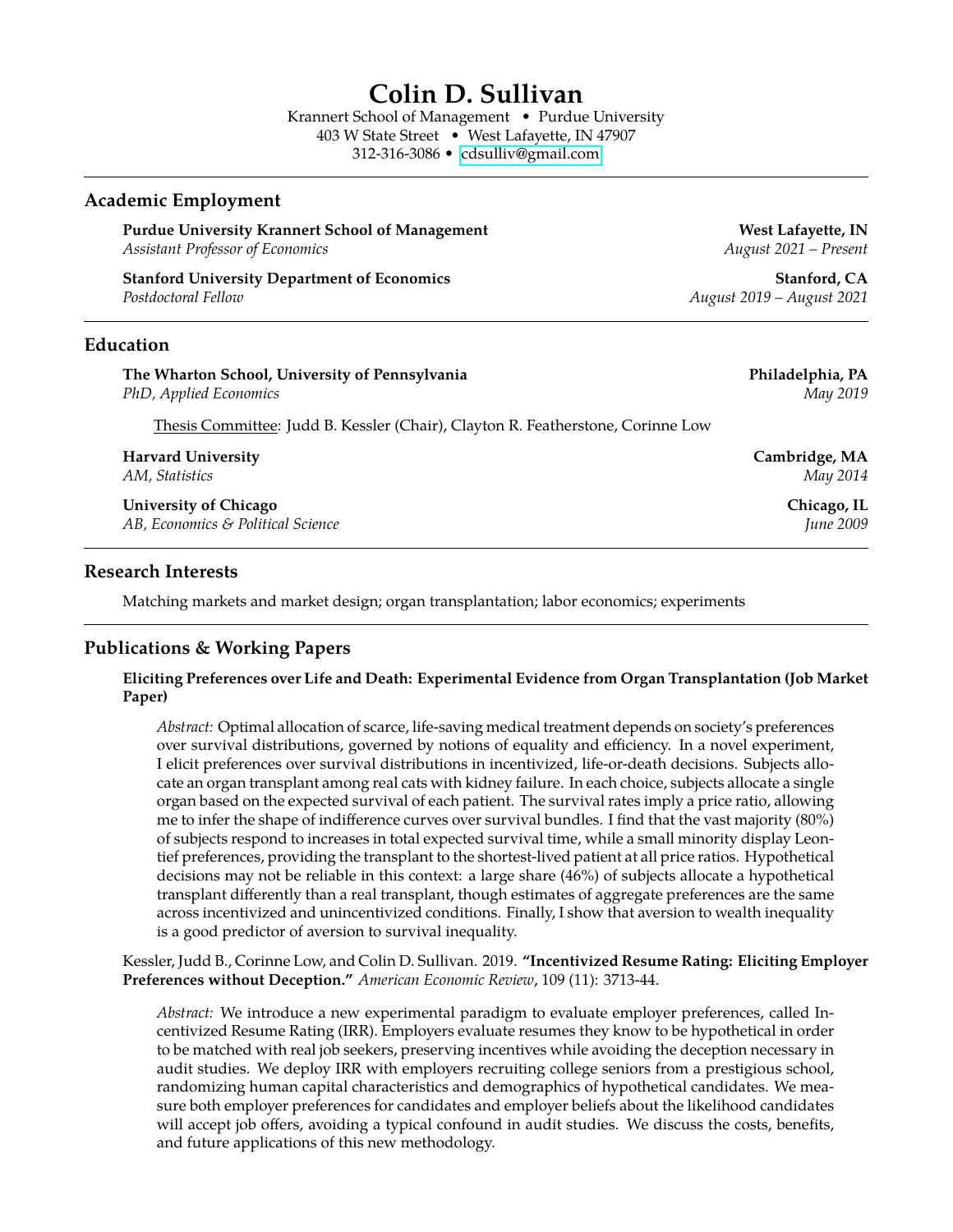#### **Learning to Manipulate: Experimental Evidence on Out-of-Equilibrium Truth-Telling (with Clayton R. Featherstone and Eric Mayefsky)**

*Abstract:* When matching mechanisms yield unstable assignments, unraveling can lead participants to abandon them. This is thought to explain why, empirically, the stable Deferred Acceptance (DA) mechanism persists where unstable alternatives, such as priority mechanisms, do not. Theory, however, tells us that both DA and priority mechanisms can yield unstable matches in incomplete information equilibrium. Nonetheless, if match participants on the proposed-to side deviate from equilibrium by truth-telling, then DA yields stable outcomes. In an experiment, we find such behavior under DA (but not under a priority mechanism). This suggests that out-of-equilibrium truth-telling might help to explain the success of DA. We model the learning process under both mechanisms, and find that initial beliefs about gameplay drive differences in learning. These findings suggest the benefits of a persistent clearinghouse under DA could be undone by informing players of the game's strategic elements.

#### **Other-Regarding Preferences and Paternalistic Discrimination in Hiring (with Nina Buchmann and Suhani Jalota)**

*Abstract:* Do norms aimed at protecting women actually increase gender discrimination in hiring? We develop a model that generates testable predictions to detect other-regarding preferences in hiring. We define paternalistic discrimination as a form of other-regarding preference in which employers hire men to protect female candidates from jobs perceived as harmful or difficult. We then document other-regarding preferences and paternalistic discrimination in a series of hiring experiments where jobs are designed to vary systematically in their perceived harm to women. Finally, we estimate the share of gender discrimination resulting from other-regarding preferences, and use survey data to benchmark the magnitude of paternalistic discrimination in a variety of industries.

### **Teaching**

| <b>Instructor: Economic Principles for Social Policy (MSSP 668 Module I)</b><br>University of Pennsylvania School of Social Policy and Practice       | Philadelphia, PA<br>Fall 2016   |
|-------------------------------------------------------------------------------------------------------------------------------------------------------|---------------------------------|
| TA: Behavioral Economics, Markets, and Public Policy (BEPP 220 and BEPP 620)<br>The Wharton School                                                    | Philadelphia, PA<br>Spring 2019 |
| TA: Managerial Economics (BEPP 250)<br>The Wharton School                                                                                             | Philadelphia, PA<br>Fall 2017   |
| TA: Wharton Industry Exploration - Public Policy Sector (WH-297) Philadelphia, PA & Washington, DC<br>The Wharton School<br>Spring 2016 & Spring 2017 |                                 |
| <b>Professional Activities</b>                                                                                                                        |                                 |
| Conference Presentations                                                                                                                              |                                 |
| <b>SITE Experimental Economics</b><br>Palo Alto, CA                                                                                                   | August 2017                     |
| Advances with Field Experiments<br>Chicago, IL                                                                                                        | September 2017                  |
| Wharton, Columbia & NYU Experimental Economics Student Conference<br>New York, NY                                                                     | October 2016, 2017, & 2018      |
| <b>Institutional Service</b>                                                                                                                          |                                 |
| Penn Graduate and Professional Students Assembly<br>Wharton Doctoral Representative                                                                   | $2016 - 2017$                   |
| Introduction to Diversity in Doctoral Education and Scholarship<br>Doctoral Student Panel                                                             | April 2017 & April 2018         |